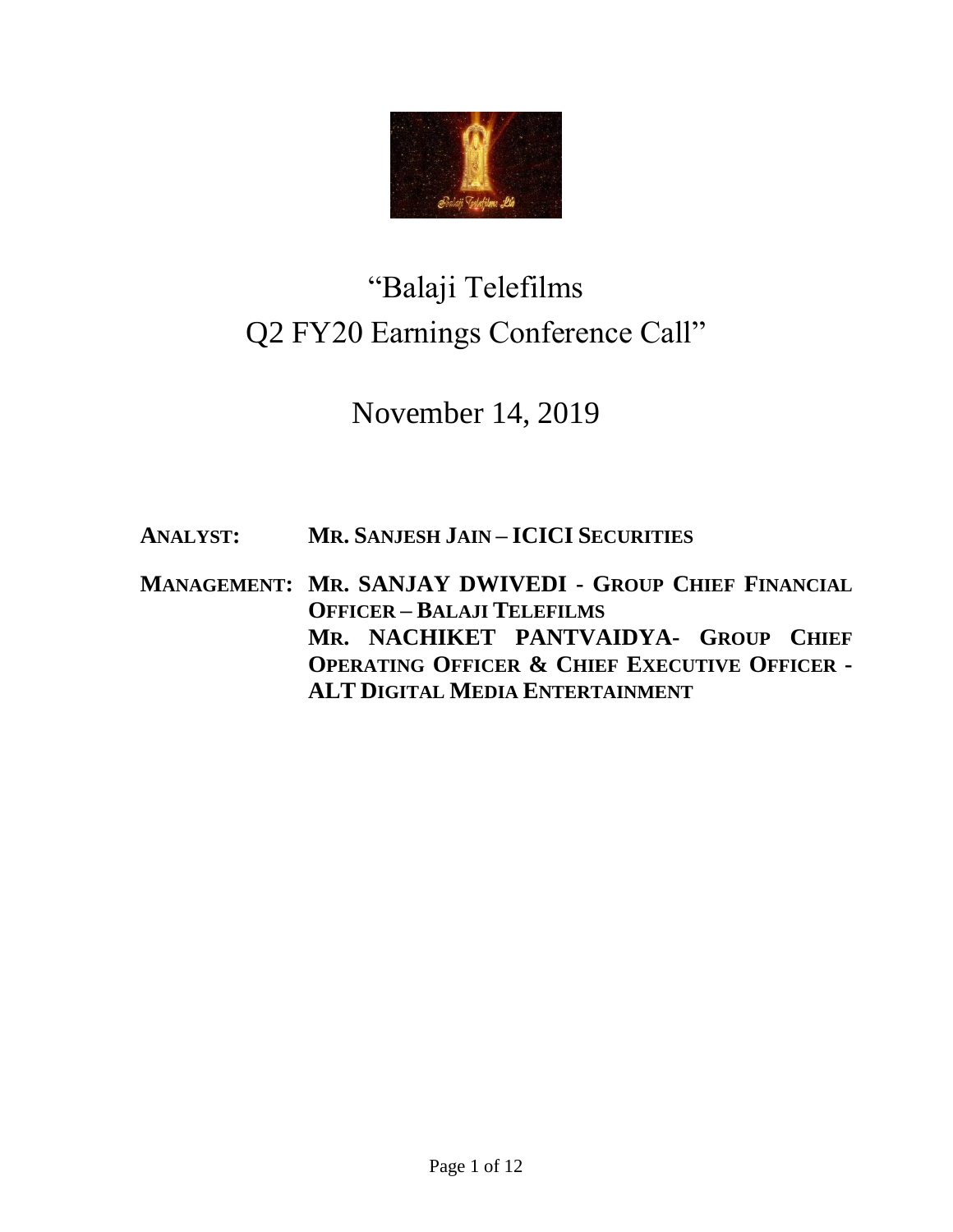- **Moderator:** Good day Ladies and gentlemen and welcome to Balaji Telefilms Q2 FY2020 earnings conference call, hosted by ICICI Securities. As a reminder, all participant lines will be in the listen-only mode. There will be an opportunity for you to ask questions after the presentation concludes. Should you need assistance during the conference call, please signal an operator by pressing "\*" then "0" on your touchtone phone. Please note that this conference is being recorded. I now hand the conference over to Mr. Sanjesh Jain from ICICI Securities. Thank you and over to you Sir!
- **Sanjesh Jain:** Good evening everyone. We would like to thank the management of Balaji Telefilms to give us an opportunity to host this call. From Balaji Telefilms, we have Mr. Sanjay Dwivedi Group CFO and Mr. Nachiket Pantvaidya , Group COO and CEO of ALT Digital Media Entertainment. I would now like to hand the call to the management for their opening remarks and post that we can open the floor for Q&A. Thank you and over to you Sir!
- **Management** : Very good afternoon. Thank you for joining us on our Q2 FY2020 earnings call. I hope you all have had a chance to review our earnings release published yesterday evening. The first half of the year has been very good for us and we expect to carry that momentum into the second half of the year as well. Starting with an update on the TV production business, we continue to drive the rating for the broadcasters we work with. We have 17% market share in prime-time rating, which is still more than our production houses rank 2 and 3 combined. We had eight shows on air during Q2, two shows on Colors, where we accounted for nearly 12% of the prime-time rating, 2 shows on Star Plus accounting for 18% of prime-time rating and 4 shows across ZEE and its sister channel &TV accounting for nearly 40% of their prime-time rating. Overall, we produced 210.5 hours of content at an average realization of Rs.36 lakhs an hour. We continue to see gross margins at over 30% given a relatively unchanged line up of our shows plus Our focus on minimizing cost for the initial episodes for new show launches. Going ahead, the TV business will see the launch of the 4 th season of the iconic show Naagin and new show on Star Plus to replace Yeh Hai Mohabbatein, which is now in its  $6<sup>th</sup>$  year of telecast. Overall the TV business remains on a solid foundation and will contribute significantly to the earnings for the year.

Coming to our movie business, we had an exceptionally good performance primarily driven by the superhit movie Dream Girl. We started the year with four movies, three of which have already been released, Judgementall Hai Kya, Jabariya Jodi and Dream Girl were released in Q2. Dolly Kitty Aur Woh Chamakte Sitare, the  $4<sup>th</sup>$  movie for the year, had its premiere at the Busan film festival and is expected to have its commercial release later this financial year. All rights associated with these four movies are presold ensuring strong profitability for the year.

Balaji Motion pictures continues to focus on presales and co-production of its future slate and our capital commitment to the movie business remains limited. We are working on a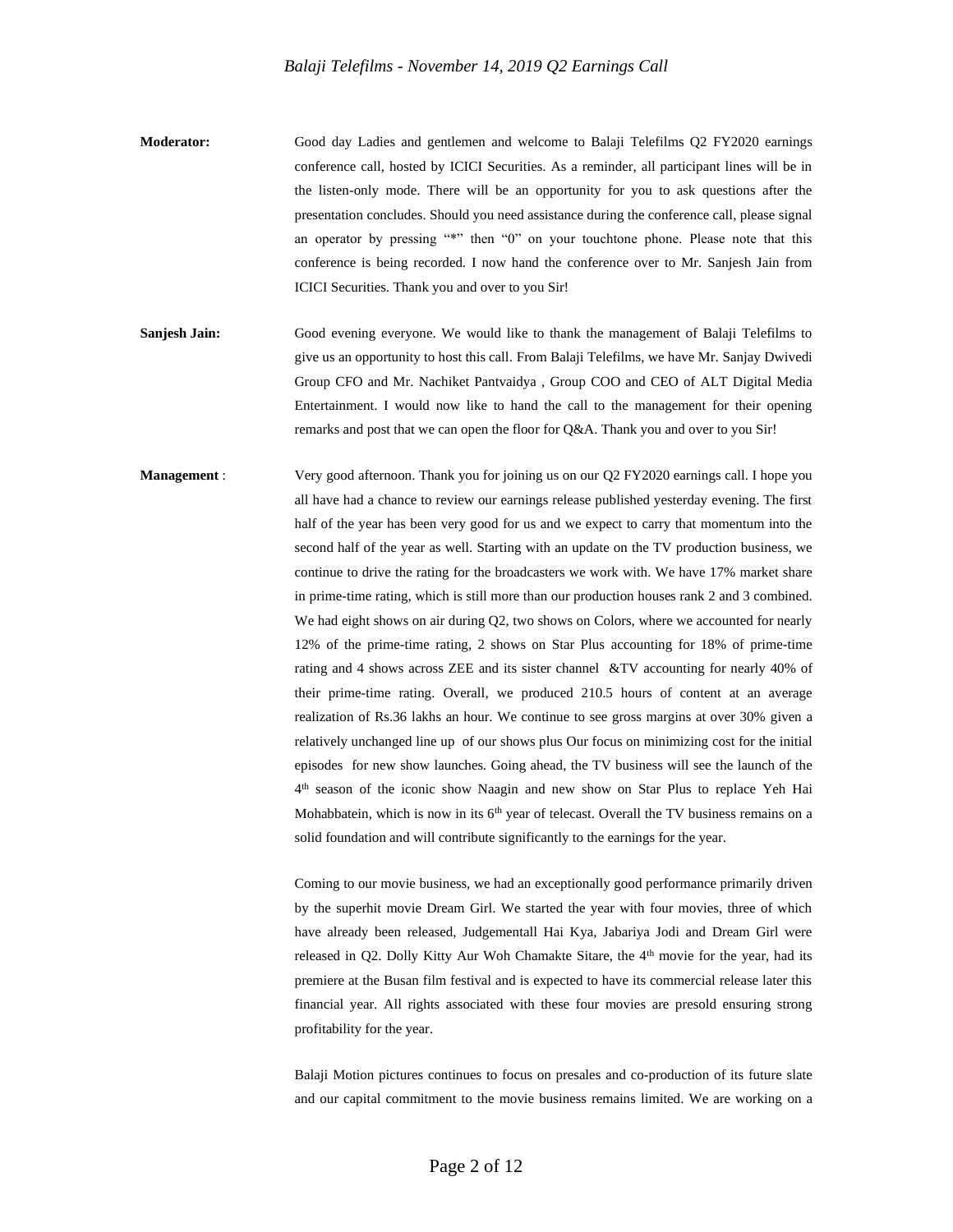few exciting concepts for FY2021, which include new movies from some of our old successful franchises such as Shootout and Villian. ALTBalaji continues to establish itself as a preferred choice for urban mass Hindi content. Our collaboration with ZEE5 has gone live since September and while it is still early days, we have seen a lot of positives from it. We co-produced five shows till date with ZEE5 taking the total library of shows to 48. As part of this collaboration, all the co-created original content will only be available on ALTBalaji and ZEE5 behind the pay wall and not be free to consumer via distribution partner. Also, note that the 43 shows produced prior to September 2019 are available exclusively on ALTBalaji and this library is a big draw for the new OTT audiences, which were using to drive our direct subscriptions. Our current active subscriber base stands close to one million and we continue to see good traction on the direct subscription front.

We are ranked #4 grossing app across IOSs and Androids despite one of the lowest subscription prices in the country. Our deal with ZEE5 will help us get committed revenues towards content creation while allowing us to grow our direct subscriber. The partnership allows us to conserve our cash burn by way of co-production and move towards becoming profitable and a valuable OTT. The full financial impact of this collaboration will be seen in the coming quarters.

To summarize, we have a very good foundation across all the three business verticals. TV remains cash generator and will continue to do so. Our presales of movies with an upside sharing will result in strong profitability in the movies business. ALTBalaji is moving towards breakeven while minimizing cash burn. We have had a good start and hope to continue this across Q3 and Q4. I will now hand this over to Sanjay Dwivedi, our Group CFO to give you a quick update on the financials.

**Management** : Thank you. I hope you all have seen the results presentation available on the website. Financially, we had a very good quarter. The key figures on a standalone basis are as follows:

> Our TV and movie business had a very strong performance driven by increase in production hours and three movies released in this quarter. Please note that the Q2 financials does not include additional revenues and profitability from the sale of satellite rights, which is to be accounted in Q3. Gross margins on TV continue to improve and we have seen the fifth consecutive quarter of margin improvement led by strong focus on cost control in production. We had one new show launched during the quarter and have managed to optimize the launch episode cost effectively.

> Q2 PAT at Rs. 15.5 Crores against Q1 PAT of Rs. 2.5 Crores and Rs.7.1 Crores in Q2FY2019. H1 FY2020 PAT at Rs. 18 Crores. We currently continue to account for tax at normalized rate and expect to move to the newer lower tax rate on utilization of the available MAT credits, which is approximately Rs.12 Crores currently. ALTBalaji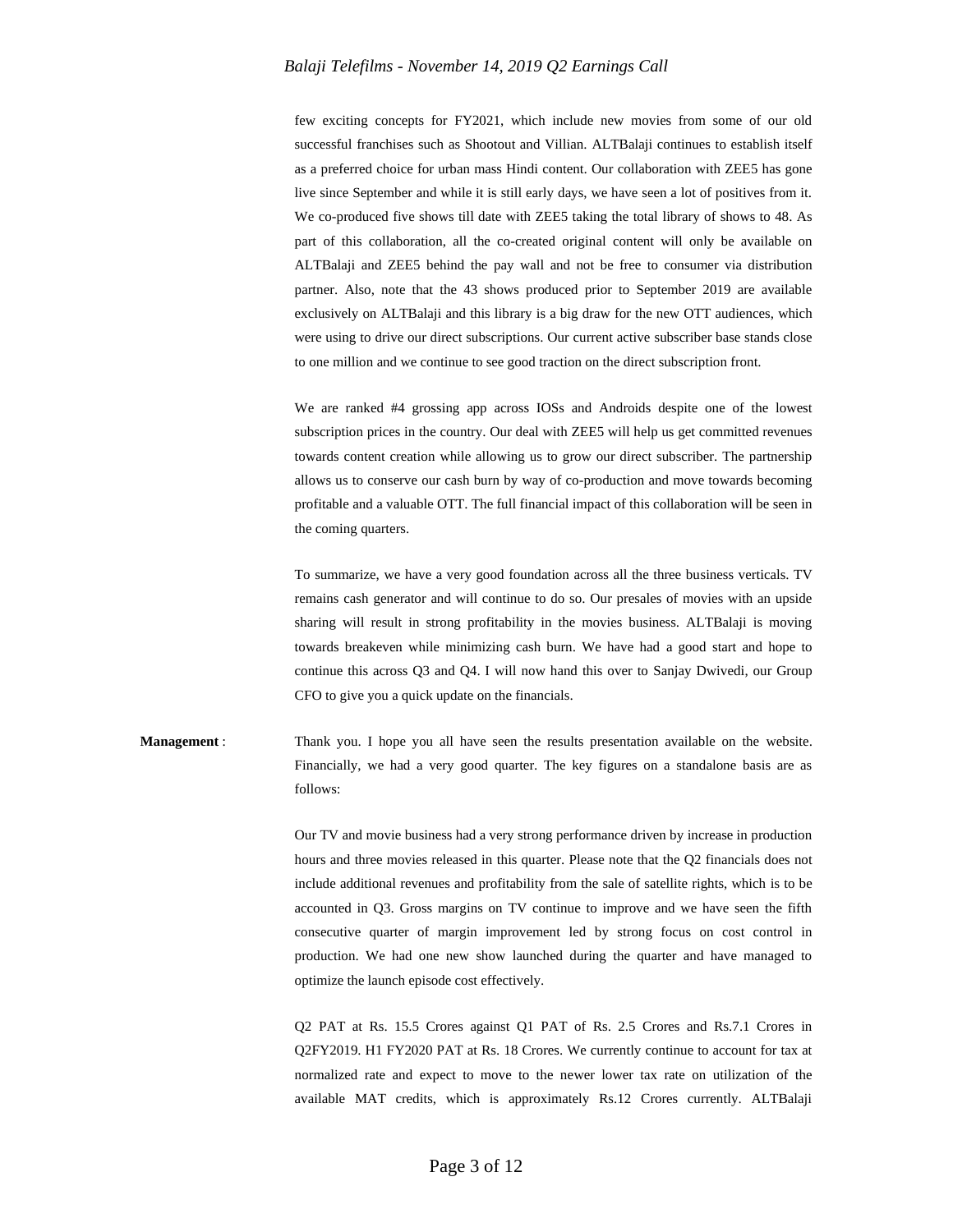continues to witness strong revenue growth, Q2FY2020 revenue at Rs. 20.01 Crores. H1FY2020 revenue at Rs.32.4 Crores against full year FY2019 was Rs.42 Crores. Full financial impact of collaboration with ZEE5 to be seen in Q3 and Q4 financials as this collaboration went live towards the end of the quarter. I would like to highlight that on a consolidated basis, we have achieved positive PBT after nearly four years given we have been investing heavily in ALTBalaji. We hope to continue this momentum into the coming quarters. Mutual fund investment as of 30<sup>th</sup> September 2019 was at Rs.233 Crores. Additionally, movie inventory and receivables stood at Rs. 80 Crores to be realized in the coming quarters further bolstering our cash reserve. I thank you all for joining us today and now would request the moderator to open the Q&A session. Thank you.

- **Moderator**: Thank you very much Sir. Ladies and gentlemen, we will now begin the question and answer session. We have the first question from the line of Rajesh Agarwal from Moneyore Capital Advisors LLP. Please go ahead.
- **Rajesh Agarwal**: Question is on ALTBalaji. The arrangement, which we have with ZEE5, is only for the cost of content production?
- **Management** : No, they are also going to get to use it on their app and this is an exclusive arrangement where they have to put it behind the pay wall.
- **Rajesh Agarwal**: Suppose I am a Vodafone subscriber, I am getting ZEE5 free. So, it is not behind pay wall then.
- **Management** : Correct but Vodafone will have to pay to ZEE5. So, there must be some payment . And this content is part of the premium zee5 package
- **Rajesh Agarwal:** But ALTBalaji will get the sharing from that?
- **Management :** I cannot disclose the details of what the contract is exactly.
- **Rajesh Agarwal:** It is only cost of production or is it for revenue also? That is what I want to know.
- **Management** : It does not matter whichever way it is. All we are saying is that we will show this income as a part of our top line going ahead increasing revenues.
- **Rajesh Agarwal**: Then how do we breakeven? Suppose we are not behind pay wall, the subscription number will reduce, will it be one million?
- **Rajesh Agarwal:** I wanted to understand, suppose now we have got 2.4 million total subscribers. The ARPU is at Rs.25?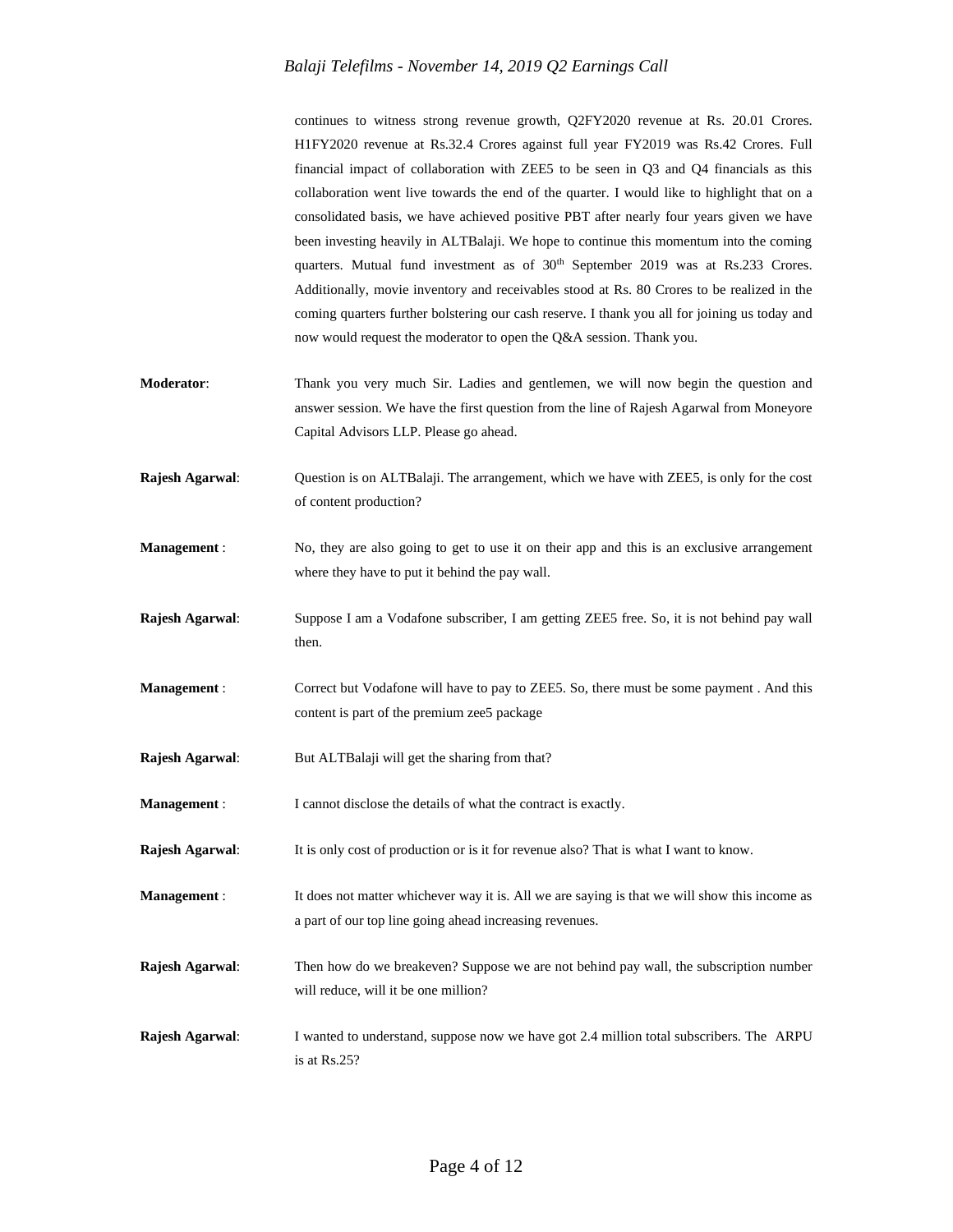| Management:         | On three platforms of Telcos, the content has been taken out and only the shows that are<br>made post September 1 <sup>st</sup> are available on ZEE5. 42 shows made before 1 <sup>st</sup> September are<br>not available anywhere with ZEE5.                                                                                                                                         |
|---------------------|----------------------------------------------------------------------------------------------------------------------------------------------------------------------------------------------------------------------------------------------------------------------------------------------------------------------------------------------------------------------------------------|
| Rajesh Agarwal:     | But will the revenue come down for ALTBalaji or not, that is the question?                                                                                                                                                                                                                                                                                                             |
| Management:         | These 42 shows have not been given on any partnership platform. So, we will be the only<br>person to monetize these 42 shows. So that will make good and allow us to achieve break<br>even. The remaining cost base that we are not getting subsidized from ZEE.                                                                                                                       |
| Rajesh Agarwal:     | The 42 shows, which we have got exclusively, that will sooner or later will become old<br>shows?                                                                                                                                                                                                                                                                                       |
| Management:         | Old in the sense?                                                                                                                                                                                                                                                                                                                                                                      |
| Rajesh Agarwal:     | Old means in terms of time lag. After six months nobody would like to watch the old shows                                                                                                                                                                                                                                                                                              |
| <b>Management</b> : | What is the basis of that assumption, because somebody whom we acquire today has not<br>even seen in any part of our shows, for him or for her everything                                                                                                                                                                                                                              |
| Rajesh Agarwal:     | My question is why should he come to ALTBalaji platform, he can go to ZEE5 for the new<br>show.                                                                                                                                                                                                                                                                                        |
| <b>Management</b> : | No, for the old show they have not seen and in your mind, these are old shows. By our<br>argument there can be no library business in digital OTT and all the other big names should<br>just launch what is there in last month. So, the person who comes in for the first time would<br>like to see that show that is the basis of our business, fundamental of the digital business. |
| Rajesh Agarwal:     | So, you feel there would not be any loss of revenue for ALTBalaji going forward?                                                                                                                                                                                                                                                                                                       |
| Management:         | Revenue, no. I think our revenue numbers are Rs.7 Crores for the first year and Rs.42<br>Crores for the second year and the guidance that we gave on CNBC is around Rs.80 Crores<br>for year three. So that loss is not there, we are nearly doubling.                                                                                                                                 |
| Rajesh Agarwal:     | After that, the cost of production after sharing may be around Rs.60 to Rs.70 Crores, total<br>expenses?                                                                                                                                                                                                                                                                               |
| <b>Management</b> : | We roughly have an annual cost base including content, technology, marketing anywhere<br>between Rs.160 Crores and Rs.180 Crores.                                                                                                                                                                                                                                                      |
| Rajesh Agarwal:     | But the content production will now get shared with ZEE5, will that go away?                                                                                                                                                                                                                                                                                                           |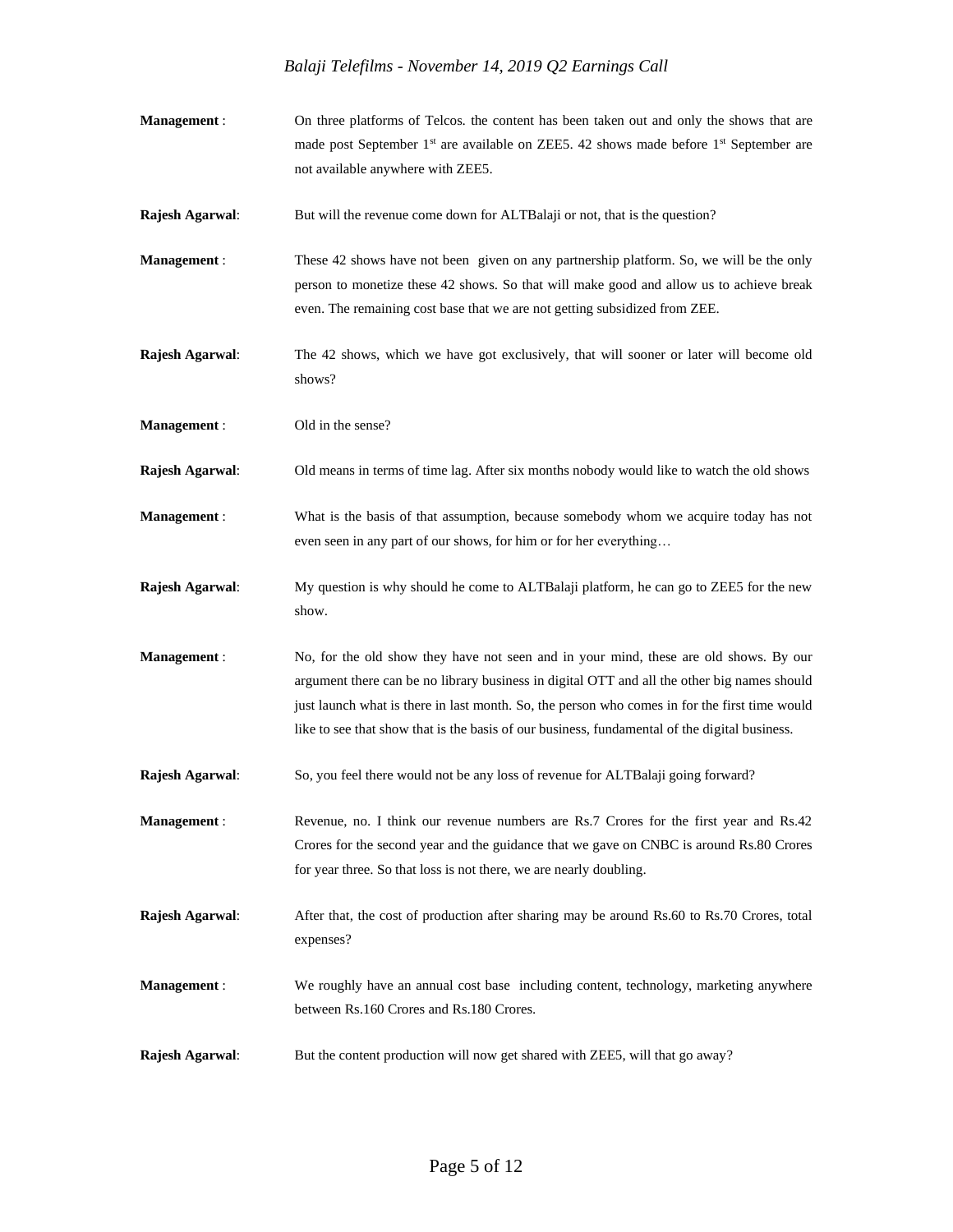- **Management** : No, it will not go away because we have to take some percentage of the cost on our books, so that we will recover through the direct subscription that we do on the exclusive library.
- **Rajesh Agarwal:** Then revenue for the breakeven, we should do Rs.160 Crores to Rs.180 Crores.

**Management** : You are right.

**Rajesh Agarwal**: Sir, the second question is on the TV side. How much was the movie contribution in the standalone?

**Management :** On the quarter, movie contributed close to Rs.12 Crores.

- **Rajesh Agarwal**: Okay, it is Rs.12 Crores revenue or EBITDA?
- **Management :** PBT.

**Moderator**: Thank you. We have the next question from the line of Anirudh Agarwal from AAA Investment. Please go ahead.

- **Anirudh Agarwal**: Thanks for the opportunity. Sir, my question was strategic and long term, how do you see this whole OTT space evolving, I mean very competitive space, too many players now, but in a couple of years how do you really see these moving
- **Management** : Well, there are two aspects to the OTT space; one is that from a consumer portion it will be segmented along two lines, either you are targeting the classes which is, let us call it equivalent to people who are buying Apple phones today, probably the top 20% of the market and there will be another content strategy and price strategy for the masses, which is the rest of the 80%. The market will be sharply differentiated into these two. We, of course, will be part of the 80% mass strategy. Secondly, I think it is important for us to keep tracking the movement on the Telco and the prices of Internet. The way we are reading headlines today in papers, it seems like Telcos are finding it difficult to generate the promised revenues and therefore we have to keep a close eye on whether Internet will become costlier in India or not. So that is the second factor over the next two years, which should be taken into account.

The third factor is that 70% - 80% of the revenues are based on advertising today. If you take a total digital OTT space. These 70% - 80% of the revenues are coming through catch up television advertising from broadcasters. Now, that I feel is leading to a dilution of the broadcasters' television ratings and I think at some stage the broadcasters will have to take a balanced view of how much are they going to give free on catch up and how much they give on TV. So that is one part that will decide this 70% - 80% of the revenue chunk. If you look at most analysts' report they are saying in the three years' time, the split between pay and advertising television, which today is about 15% - 85% in favour of advertising will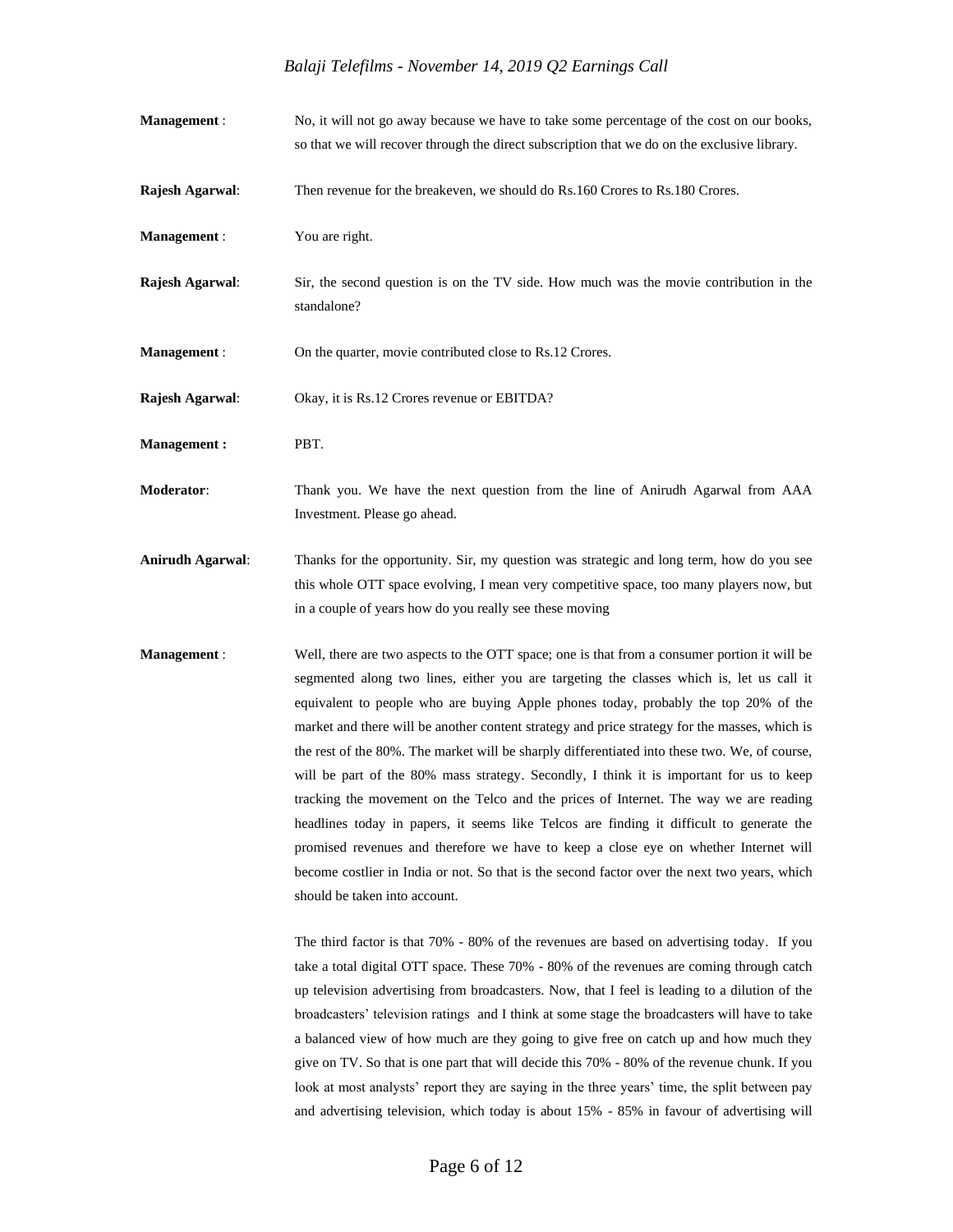move to 40% - 60% in favour of pay television. The last and most important point is that, I feel we will not have any increase in pricing for end consumer pricing over the next two or three years. We are going to see a market where less than a rupee per day of pricing is the norm. We can see that two competitors have reduced their prices in one year from launch and one has gone to one third and as a mobile only price and another has also gone to Rs. 365. So I think this will stabilize at Re.1 per day pricing. Eventually, when there is enough original content in the market, sachet pricing will emerge as an entry level strategy to acquire consumers because it is extremely difficult for everybody to spend consumer acquisition budgets to acquire consumers. So, content will have to bear the load of acquiring consumers as opposed to just marketing budgets.

- **Anirudh Agarwal**: Thanks for the detailed reply Sir and, what is your strategy to counter because the competitors that are there have very deep pockets right, whether it is Netflix, or Amazon or Disney with Hotstar now. So how do you really think about that and would it make more sense for us to simply be a content creator and display that across OTT platforms versus having our own OTT?
- **Management :** There are two aspects to the question, first is as for the strategies to counter deep pockets, I think what we have to do is, we will breakeven and therefore we do not need the deep pockets. We are right now inching towards breakeven like we have always promised, between 36 – 48 months of launching ALTBalaji we will see quarter where we will have breakeven, cash breakeven has already been achieved. We are a debt-free 250 Crores plus cash company. So, we are positioned much better than many companies who are loaded with debt. Plus our TV business contributes over Rs. 50 Crores cash each year.
- **Management** : So, we are okay in terms of where we want to be on the balance sheet and P&L. In terms of, targeting, we feel that we have our content strategy laid out for us and we have an early lead. We have put out 48 original shows, which nobody else has, even the nearest competitor has put out only 24 shows in Hindi or less than 24. So, we have a significant lead and I think that will drive us going forward.

Lastly, we are focused on our breakeven targets, which we will achieve and therefore we are right sizing our business to this. We are not a bottomless hole where you have to keep showing widening losses and keep acquiring consumers. We do not believe in this philosophy at this stage. We first want to have the proof of the pudding, we want to break even and then use our rich analytics data to launch phase 2 of our strategy possibly two years from now.

**Anirudh Agarwal**: Right, and what would be the phase 2 of the strategy, what are your thoughts right now on that?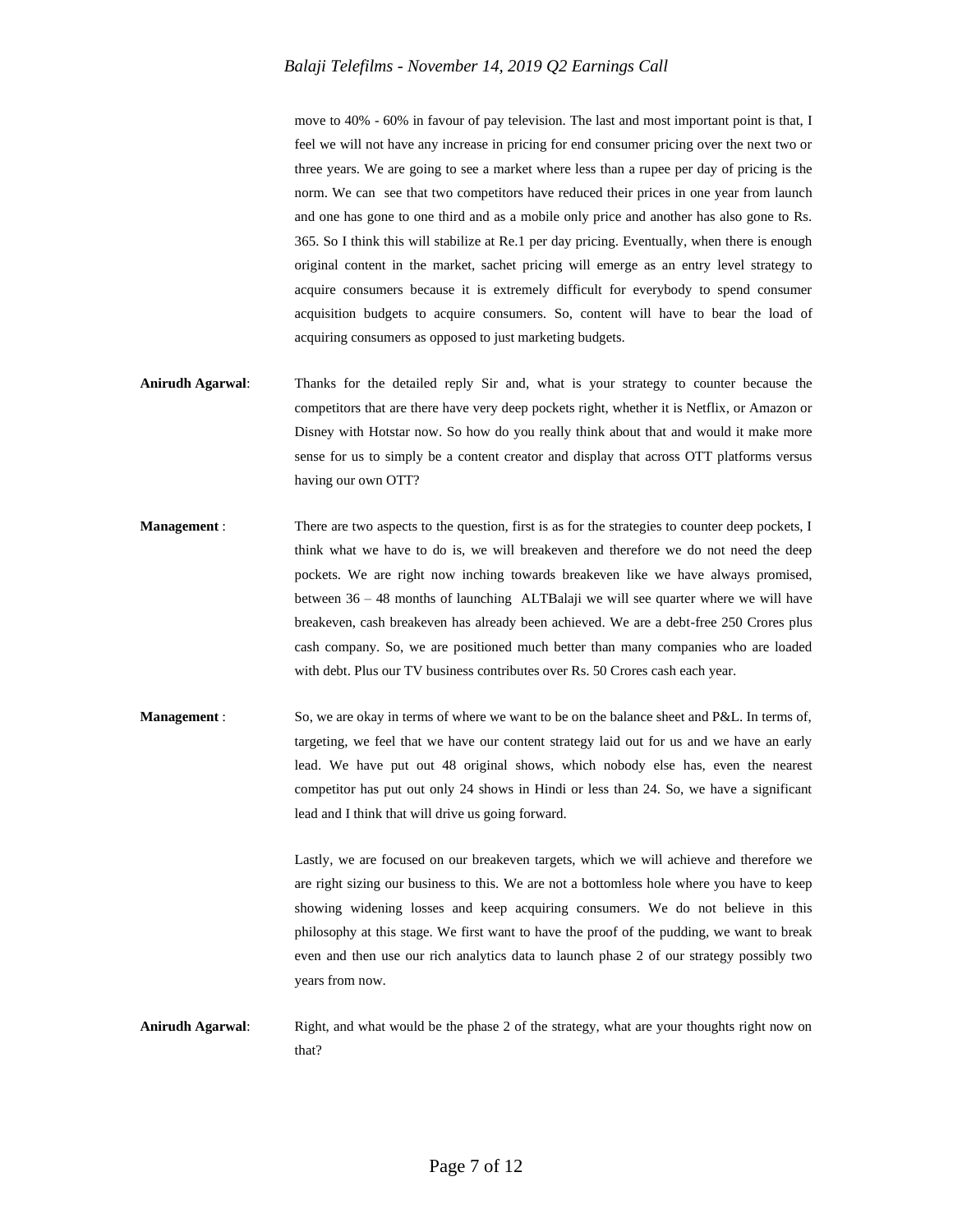**Management :** Well, there are two aspects; one is, I think we need to produce enough content to sachetize content much like in the shampoo and soap markets, if we can sell our content at Rs.2 a day that will help us take our ARPU to Rs.730 a year. So, currently we are Rs.300 a year. So, first we have to produce enough content and of course, enough hit content to be able to sachetize our pricing, two years from now. Secondly, we have to be able to cater to two major target groups. One is the under-served male viewing audience, which is under served on TV in terms of shows and secondly, in terms of individual female 20 to 40 viewerships is something that we have to target. These are the two major target groups in terms of our audience and we have to develop a significant library there. Thirdly, we will have the richest data in terms of numbers and analytics and we need to build an efficient recommendation engine two years from now to be able to optimize retention. Right now, because of the massive inflow of the new Internet users, retention is not top priority also. We do not have more than 42 shows. Once we reach 100 shows, taking a recommendation engine, investing in more AI&ML to ensure that retention happens will bring down the cost of consumer acquisition and retention considerably. So, these three moves will take us into the next step. We will also evaluate one single regional language to go into. Our learning so far has been that sporadically launching single shows in languages cannot attract audience like you cannot just do one Bengali show you need to do 25. So, we will probably explore a business plan of launching it in one south language.

Anirudh Agarwal: Right, Sir thanks for that and what would be your churn rate right now in terms of your subscribers?

**Management :** 66%.

**Anirudh Agarwal**: 66%, so over a period that would have to come down, right, otherwise the customer acquisition cost would never be justified by the lifetime value of the customer.

**Management** : No, we are well above our stated margin because while we quickly use the term churn rate, the person at the other end who listens to the term has no idea whether it is three months churn rate or there is a one-year subscription that is churning out. So, there is more mathematics involved. It is just a number that I gave you 66% but I think at 20% - 25% churn rate we can sustain well. We are finding that people who step out of quarterly subscriptions come back, may be a quarter later when the next season of the show that they like launches. So, as we do multiple seasons, we will have our churn rate reducing to some extent. What is more important than churn rate is to develop a recommendation engine that allows us to keep cohorts of audiences in place which we will do in some time. Right now, we have 40 shows, so if we plot 10 cohorts that is only four shows per cohort, that is hardly any recommendation. So, we need to kind of come to that to really improve.

**Anirudh Agarwal**: One more question on the content cost, so how do you see, because of so much competition and all the major media players also now investing behind their own OTTs, how has been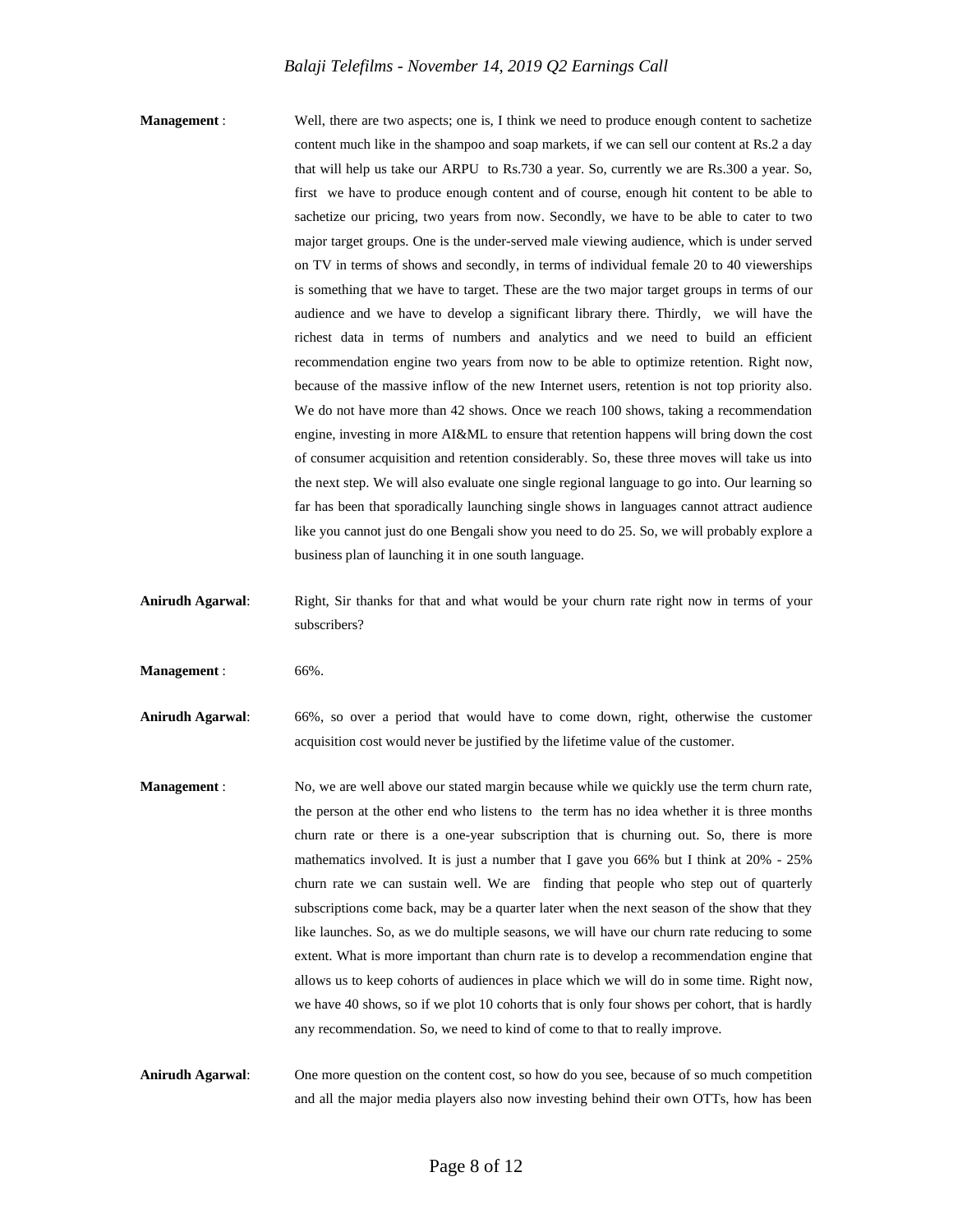the inflation in the content cost and what would the comparable cost of producing say digital content versus TV content?

- **Management :** We have often answered this question for the last 13 quarters. It is three times, 2.5 3 times the TV content one, and secondly, in terms of competition gearing up we are by far the market leader in terms of number of original episodes put on. Everybody else has got single digit number of original shows that have been put on. If you do a real scan, it is a common question to be asked that the competition is heating up but I think it is heating up in the press, not on the app. We are confident that the number of shows we put up are far ahead of anybody in competition in the Hindi space. Of course, it is different in the Bengali and the Tamil space but we are focusing on the Hindi space. So, we do not think that the competition is heating up. It is heating up in the movies acquisition market, which is overstated. We are not in the market. We are selling the movies instead of buying them, and therefore we believe that we have an early lead both in terms of data and acquiring customers in the original series segment in Hindi.
- **Anirudh Agarwal**: Thanks for that and one final question. Over a period, how do you see people shifting from TV as a medium to OTT or both will go in tandem, do you think that TV market in India in terms of subscribers is still going to grow?
- **Management :** If you look at the ratings of the top channel urban ratings, four years ago they used to have 300 GRPs today Sab TV which is the current week leader it is at 181 GRP. So, you can see the drop itself, what has happened is the broadcasters are offering their own shows free on Internet on their own OTT platforms. Internet itself is free, 1GB is free. So, people can watch it for free and in a way, I think that is cannibalizing audiences for television. Why would anyone pay a Rs.150 to Rs 450 cable tv charge when you can watch all the content free on your own mobile service today on TV.
- **Anirudh Agarwal**: But what implication does that have for our business? because there is a lot of money still made from the TV business. So, if that business goes away in the future,?
- **Management** : We never said it will go away. I am just saying that the viewing is shifting to digital. You get advertising on digital. Like I said, 80% is digital advertisement.
- **Management** : We still need that shows to be produced, whether it is for digital or for TV.
- **Management :** Yes, it does not matter.
- **Moderator:** Thank you. The next question is from the line of Yogesh Kirve from B&K Securities. Please go ahead.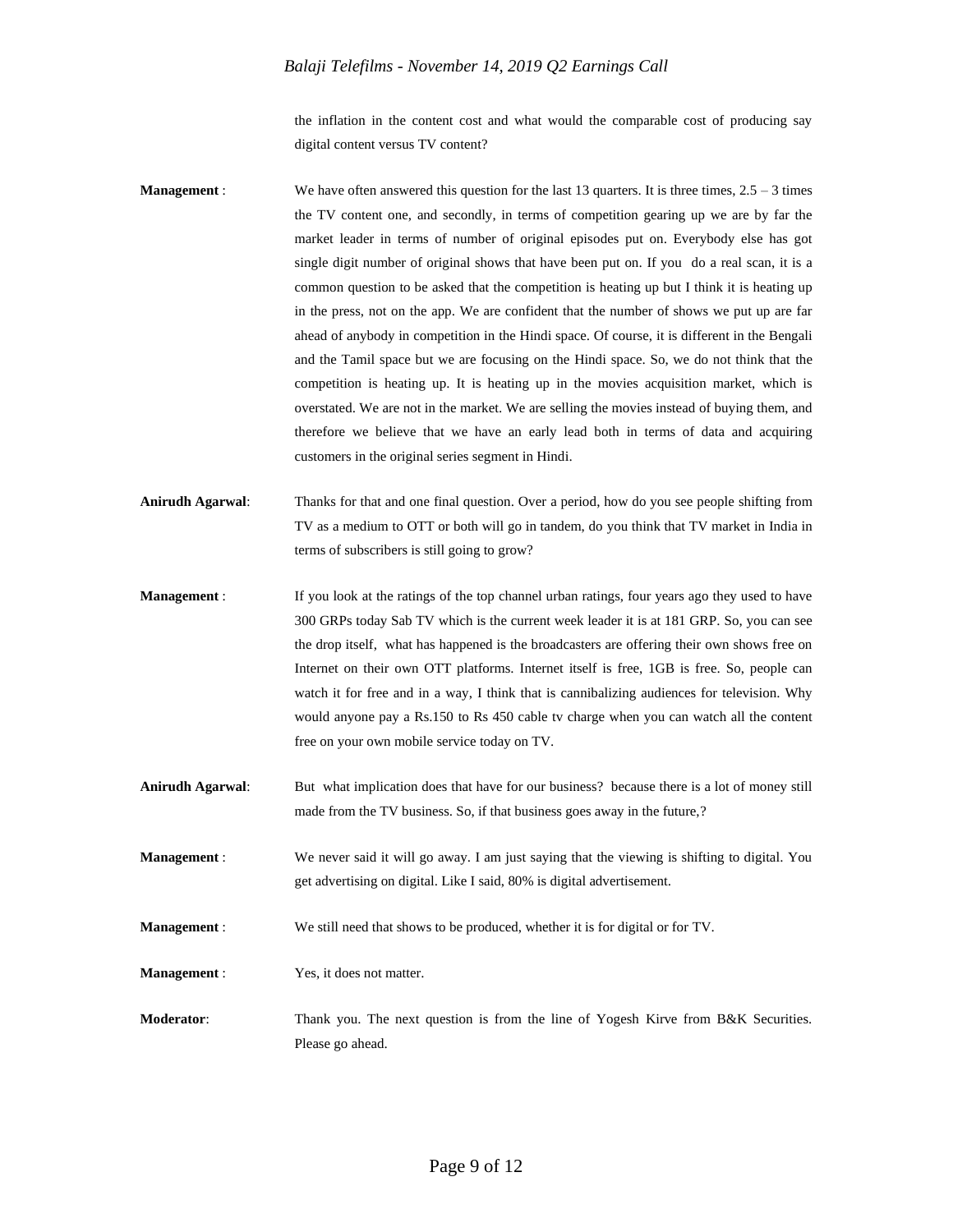**Yogesh Kirve**: Hi, thanks for the opportunity. Just understanding the deal with ZEE, is it that we will book the entire cost and we get certain assured revenues from ZEE for sharing the content or there is a sharing of cost?

- **Management :** We cannot give you the details at this stage suffice to say that it is linked to the number of shows that we make for them. If we make more shows for them, you will get a better price from them. Now, there is IP sharing involved, so it is not exactly what you are saying. It is not a production-commission model. Importantly, the ZEE deal understanding is that we shift from a multi-partner system to a kind of pay base single partner system. We are also kind of exiting the Telco environment to partner with the broadcast environment. As part of our strategy, in our first two years, we had to use the widespread Telco environment because , we had a smaller library, which was growing every month but it still was small. Secondly, the cost of consumer acquisition and marketing was high. Now, we feel we are in phase 2 of our business where we will go with single-partner model, possibly in two or three years we will also be able to have enough library and like I said add enough data to be able to acquire consumers efficiently.
- **Yogesh Kirve:** So, to understand the financials, I think the deal was already live in the Q2, right, towards the end of the quarter?
- **Management** : We had totally 25 days of the deal in the 90 days and one of the major shows happened in the last day of the quarter. So there is very minimal impact.
- **Yogesh Kirve:** So, this deal will have more implication on the cost of production going ahead or it would have implications for the revenues as well?
- **Management :** It is a revenue item, so it will have implication for that and in terms of cash flow, of course, it is a big boost. So, I mean the broad story is that because of the deal and because of efficient management of other businesses, we can present a debt-free 250 Crores plus cash company and we are well equipped to take on the future. We believe that we will invest conservatively and not go over aggressive and be rational about the way we invest in our businesses but the happy news is that after at least about  $10 - 12$  quarters we are seeing a PBT level breakeven in the last quarter, which will be improved in the Q3 and Q4 because the ZEE deal.
- **Yogesh Kirve:** In terms of the number of shows, there are about 42 shows in two to two-and-a-half-years, up to 17 shows per year. So, this should be sort of the rate of additions going ahead as well, 16 – 17 shows annually?
- **Management :** No, it will be more this year because with the ZEE deal and our better understanding of the market, we will produce more shows. The uncertainty that was there in the early days when Jio gave Internet free, is now slowly settling down. So, in the first year, we started off with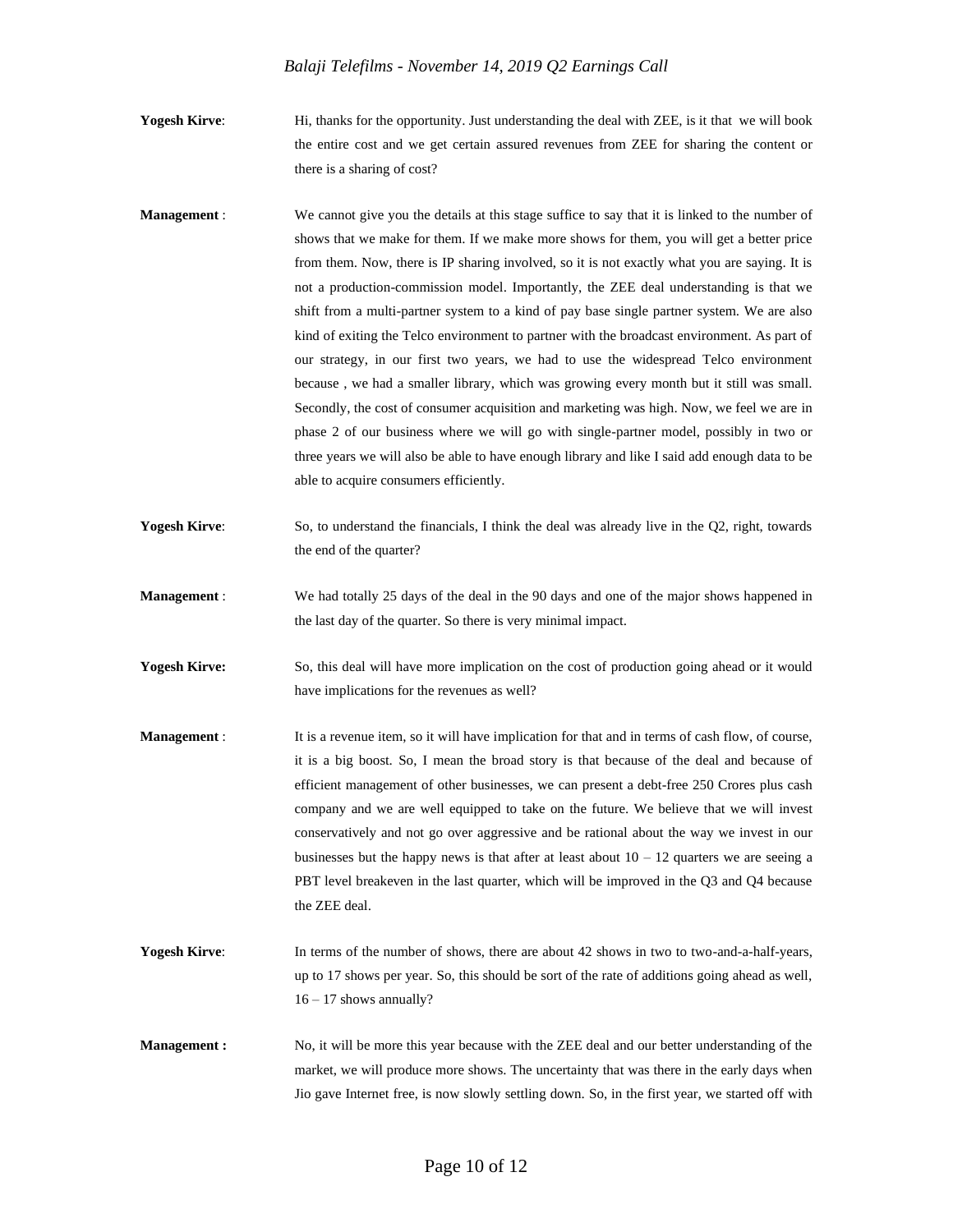a certain target audience but just before launch Jio launched and jiofication of the industry meant that it became a mass phenomenon. So, I think, at that point in time we had to take stock of the kind of shows that we were making. We also made a few regional shows, which distracted us from our Hindi central idea. Now, all that is gone and therefore we are looking at a  $24 - 30$  show rate every year going ahead. Also, the number of episodes per series are getting longer than 10 that is where we are going.

**Yogesh Kirve:** Sir, in terms of the television business looking from the next one to two-year perspective, do we anticipate an increase in the volumes in terms of number of shows or number of programming hours from the current levels?

- **Management :** See, the television business is predicated right now on four super brands that we do, that is two shows on ZEE Kumkum Bhagya, Kundali Bhagya, Naagin and Kasauti on Star. These four contribute a huge sum and they will continue going on for some time. I feel we will hit a capacity constraint beyond 10 shows for about 1000 – 1100 hours and that is where we are at 8 shows right now, at about  $10 - 11$  shows I think the inefficiencies might set in up and capacity constraint.
- **Yogesh Kirve:** Right, but we have visibility on at least 8 going to like 10, 11, are we working towards that from next two-year perspective?
- **Management :** We have not signed contracts yet. For contracts to be signed, you will need to have a change or a major change in the way the companies or the broadcasters are programming. I think those changes happen either pre- IPL in February or then straight in July post IPL. These are the two seasons. So, we will be able to better address that issue somewhere in February or then again in post the IPL, which is in July – August if you want a concrete answer but otherwise, in terms of visibility, sure we want to make 10 shows, but we want to make sure they all are profitable.
- **Yogesh Kirve:** We had certain advances given to various artists, so where do we stand on that as of today. Are there any pending advances?
- **Management :** Advances which are paid, resides in balance sheet and the moment the movie goes on floor or the show goes on floor, the advances become inventory for us.
- **Yogesh Kirve**: Do we have any advances which are as of September?
- **Management :** We cannot be in the movies business without paying advances.
- **Yogesh Kirve:** My question was specifically to the film business.
- **Management :** The topic was film only. You need to sign a talent today to get the movie done in a year's time. So, you need to pay advances that are how the system works.